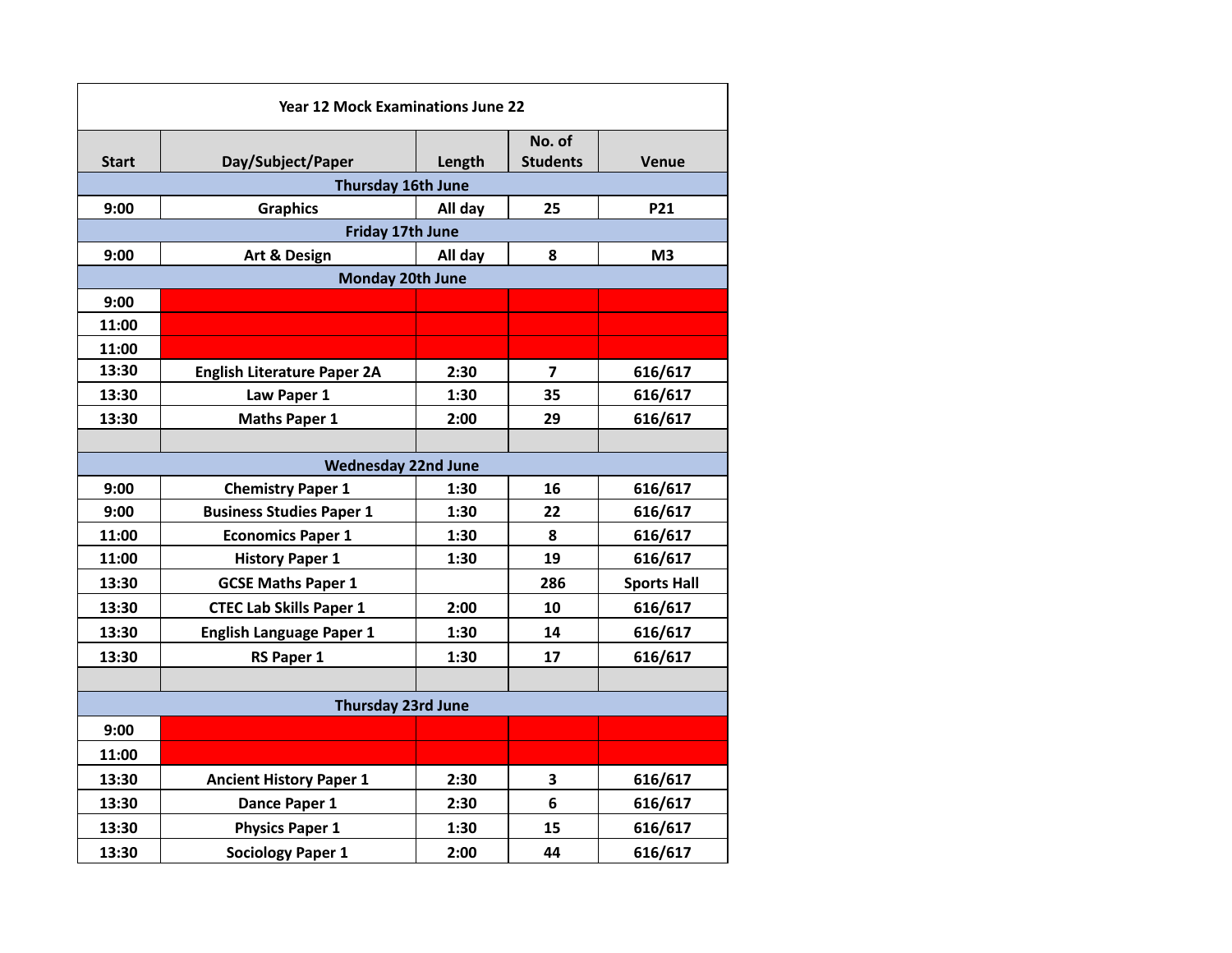| <b>Friday 24th June</b>    |                                      |      |                         |                    |  |  |  |
|----------------------------|--------------------------------------|------|-------------------------|--------------------|--|--|--|
| 13:30                      | <b>GCSE English Literature</b>       |      | 286                     | <b>Sports Hall</b> |  |  |  |
|                            |                                      |      |                         |                    |  |  |  |
| <b>Tuesday 28th June</b>   |                                      |      |                         |                    |  |  |  |
| 9:00                       | <b>Computing Paper 1</b>             | 2:00 | 5                       | 613                |  |  |  |
| 9:00                       | <b>Further Maths Paper 1</b>         | 1:40 | $\overline{\mathbf{z}}$ | 616/617            |  |  |  |
| 9:00                       | <b>Psychology Paper 2</b>            | 2:00 | 61                      | 616/617            |  |  |  |
| 11:00                      | <b>GCSE Maths Paper 2</b>            |      | 286                     | <b>Sports Hall</b> |  |  |  |
| 13:30                      | French Paper 1                       | 2:30 | $\overline{\mathbf{3}}$ | 613                |  |  |  |
| 13:30                      | PE Paper 1                           | 2:00 | 10                      | <b>Sports Hall</b> |  |  |  |
| 13:30                      | <b>H&amp;SC Paper 1</b>              | 1:30 | 15                      | <b>Sports Hall</b> |  |  |  |
| 13:30                      | <b>Geography Paper 1</b>             | 1:45 | 31                      | <b>Sports Hall</b> |  |  |  |
|                            |                                      |      |                         |                    |  |  |  |
| <b>Wednesday 29th June</b> |                                      |      |                         |                    |  |  |  |
| 9:00                       | <b>German Paper 1</b>                | 2:30 | 3                       | 613                |  |  |  |
| 9:00                       | <b>Biology Paper 1</b>               | 1:30 | 25                      | <b>Sports Hall</b> |  |  |  |
| 11:00                      |                                      |      |                         |                    |  |  |  |
| 13:30                      | <b>GCSE English Language</b>         |      | 286                     | <b>Sports Hall</b> |  |  |  |
| 13:30                      | <b>History Paper 2</b>               | 1:00 | 19                      | 616/617            |  |  |  |
| 13:30                      | <b>Business Paper 2</b>              | 1:30 | 22                      | 616/617            |  |  |  |
| 13:30                      | <b>Chemistry Paper 2</b>             | 1:30 | 16                      | 616/617            |  |  |  |
|                            |                                      |      |                         |                    |  |  |  |
| <b>Thursday 30th June</b>  |                                      |      |                         |                    |  |  |  |
| 9:00                       | <b>Physics Paper 2</b>               | 1:30 | 15                      | <b>Sports Hall</b> |  |  |  |
| 9:00                       | <b>Sociology Paper 2</b>             | 1:00 | 44                      | <b>Sports Hall</b> |  |  |  |
| 11:00                      | <b>French Paper 2</b>                | 1:00 | 3                       | <b>Sports Hall</b> |  |  |  |
| 11:00                      | Law Paper 2                          | 1:30 | 35                      | <b>Sports Hall</b> |  |  |  |
| 13:30                      | <b>German Paper 2</b>                | 1:00 | $\overline{\mathbf{3}}$ | <b>Sports Hall</b> |  |  |  |
| 13:30                      | <b>Further Maths Paper 2 &amp; 3</b> | 1:40 | $\overline{\mathbf{z}}$ | <b>Sports Hall</b> |  |  |  |
| 13:30                      | <b>Economics Paper 2</b>             | 1:30 | 8                       | <b>Sports Hall</b> |  |  |  |